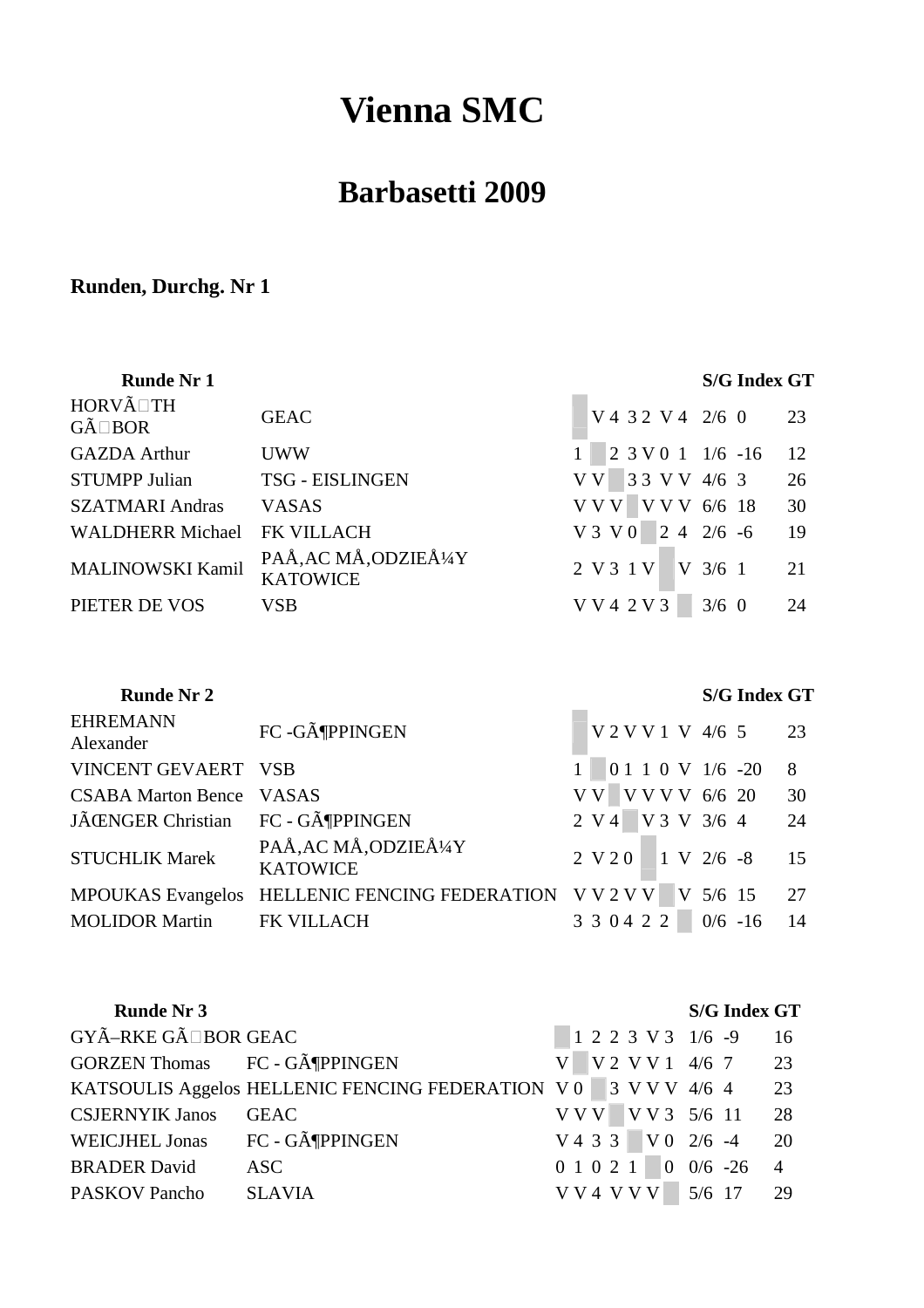| <b>Runde Nr 4</b>                  |                                                 |  |  |  |                    | <b>S/G Index GT</b>   |      |
|------------------------------------|-------------------------------------------------|--|--|--|--------------------|-----------------------|------|
| <b>BARTOS Stefan</b> UWW           |                                                 |  |  |  |                    | $1020010/6 - 26$      |      |
| <b>BURNEV Lyuboslav SVECHNIKOV</b> |                                                 |  |  |  |                    | V4 4 V V 4/6 14 28    |      |
| LATZKO Bastian TSG - EISLINGEN     |                                                 |  |  |  |                    | $V1$ 4 V V 4 3/6 4 24 |      |
| HERBST Fabian FK VILLACH           |                                                 |  |  |  |                    | $VVV$ 1 4 V 4/6 4 25  |      |
| <b>SZYMIK Ryszard</b>              | PAÅ, AC MÅ, ODZIEż Y KATOWICE V V 4 V V 1 4/6 8 |  |  |  |                    |                       | 25   |
| <b>TOTH Bence</b>                  | <b>UTE</b>                                      |  |  |  | V 2 1 V 2 V 3/6 -2 |                       | - 20 |
| <b>IAN DETANT</b>                  | <b>VSB</b>                                      |  |  |  | $V0 V1 V3$ 3/6 -2  |                       | -19  |
|                                    |                                                 |  |  |  |                    |                       |      |

| <b>Runde Nr 5</b>                        |                                              |                                 | <b>S/G Index GT</b> |                 |
|------------------------------------------|----------------------------------------------|---------------------------------|---------------------|-----------------|
| <b>SANDOR Mate</b>                       | <b>UTE</b>                                   | 4 4 V 2 V 2/5 4                 |                     | 20              |
| <b>JULES EMILE DE</b><br><b>VISSCHER</b> | <b>VSB</b>                                   | VV203/50<br>V                   |                     | 17              |
| <b>PYTEL Tomasz</b>                      | PAÅ, AC MÅ, ODZIEÅ1/4Y<br><b>KATOWICE</b>    | $V3 1 2/5 -4$<br>V <sub>2</sub> |                     | 16              |
| <b>KRAVINA Arthur</b>                    | <b>WSC</b>                                   | $0 1 1$ 2 2 0/5 -19             |                     | $6\overline{6}$ |
| <b>HAUX Felix</b>                        | FC - GöPPINGEN                               | V V V V                         | $ 4 \t4/5 \t10$     | 24              |
| <b>DROUKAS</b> Anastasios                | <b>HELLENIC FENCING</b><br><b>FEDERATION</b> | 1 V V V V                       | $4/5$ 9             | 21              |

 **Runde Nr 6 S/G Index GT** KESSLER Dennis CTG KOBLENZ V V 4 V V 4/5 12 24 BOCK Christian KIELER MTV VON 1844 3 V 4 V V 3/5 5 22 REYNAERT SAMUEL CONFRERIE 0 4 1 4 2 0/5 -14 11 KOVACS Vince VASAS V V V V V 5/5 13 25 FUCIK Jan SK HOUSTKA 3 2 V 0 V 2/5 -7 15 KONRATH Georg UWW 1 1 V 3 3 1/5 -9 13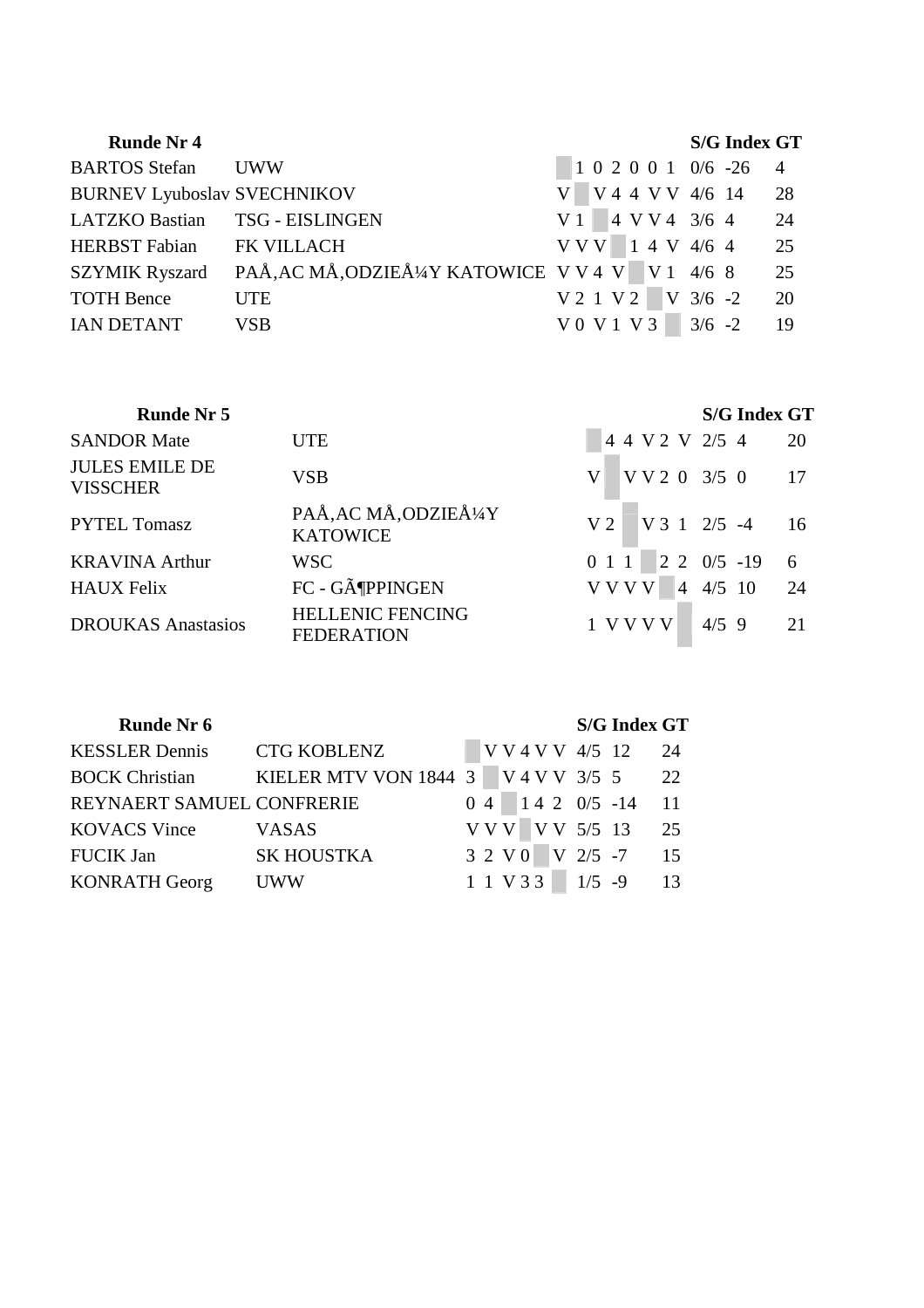### **Direktausscheidung mit 32**

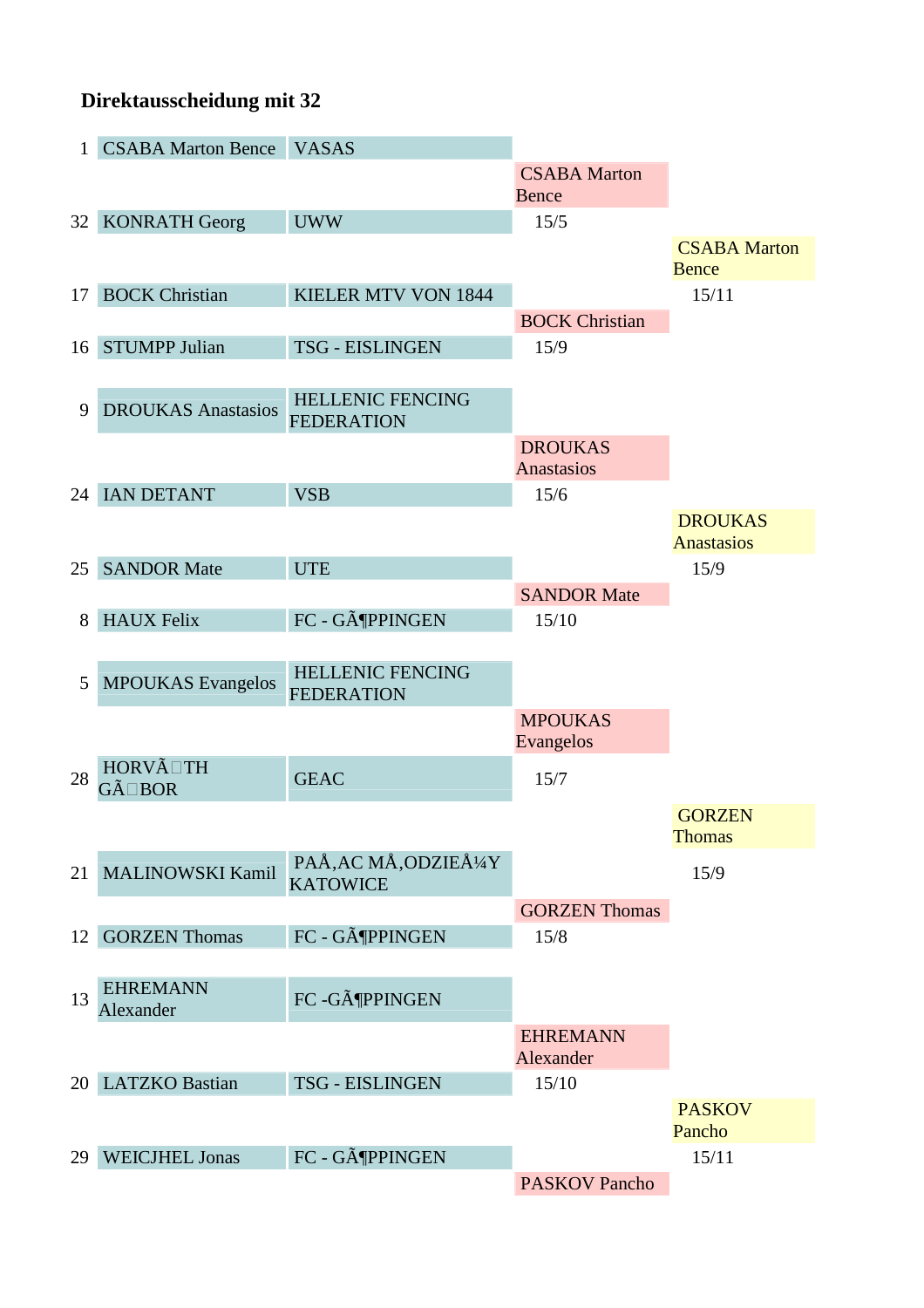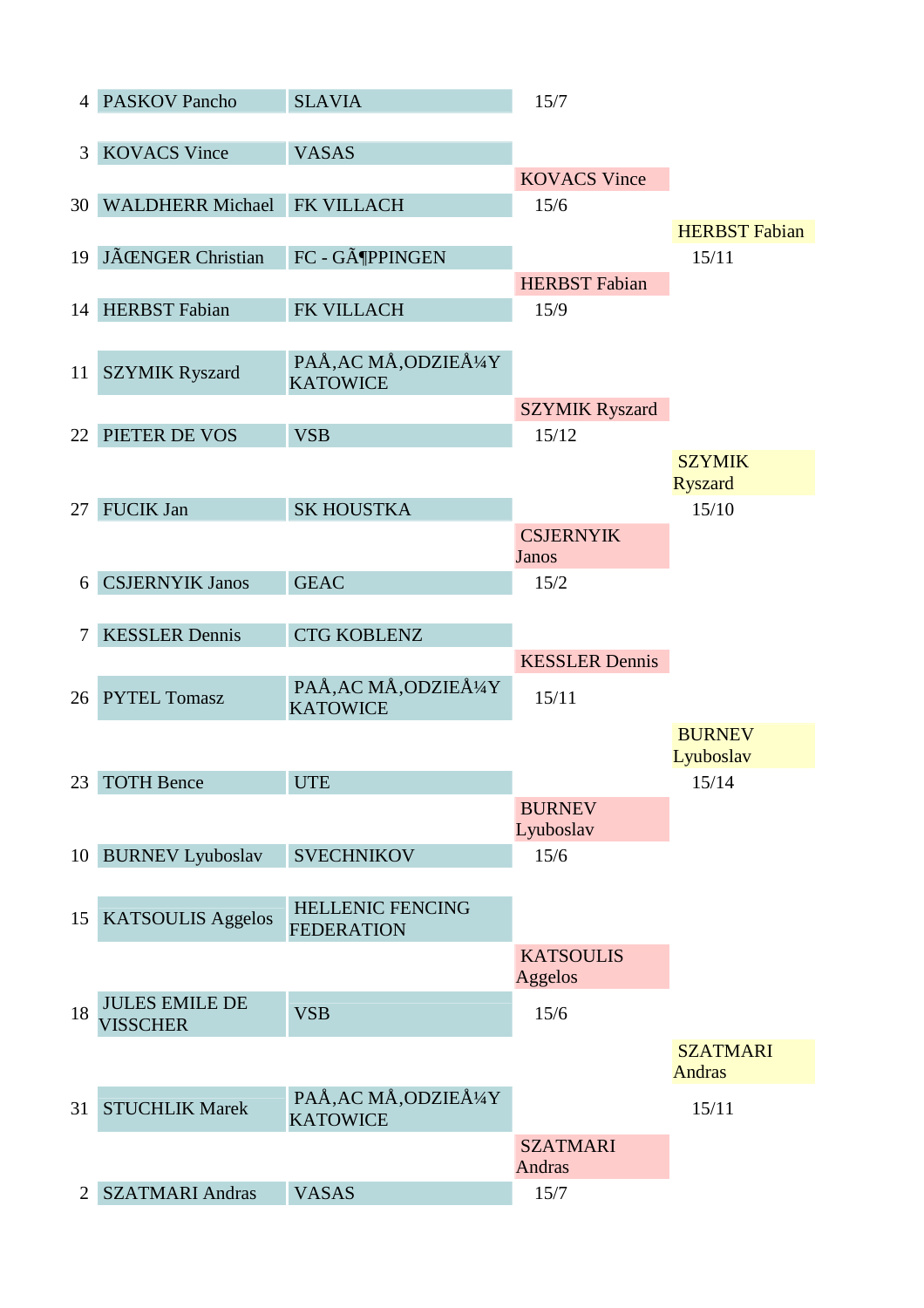## **Viertelfinale**

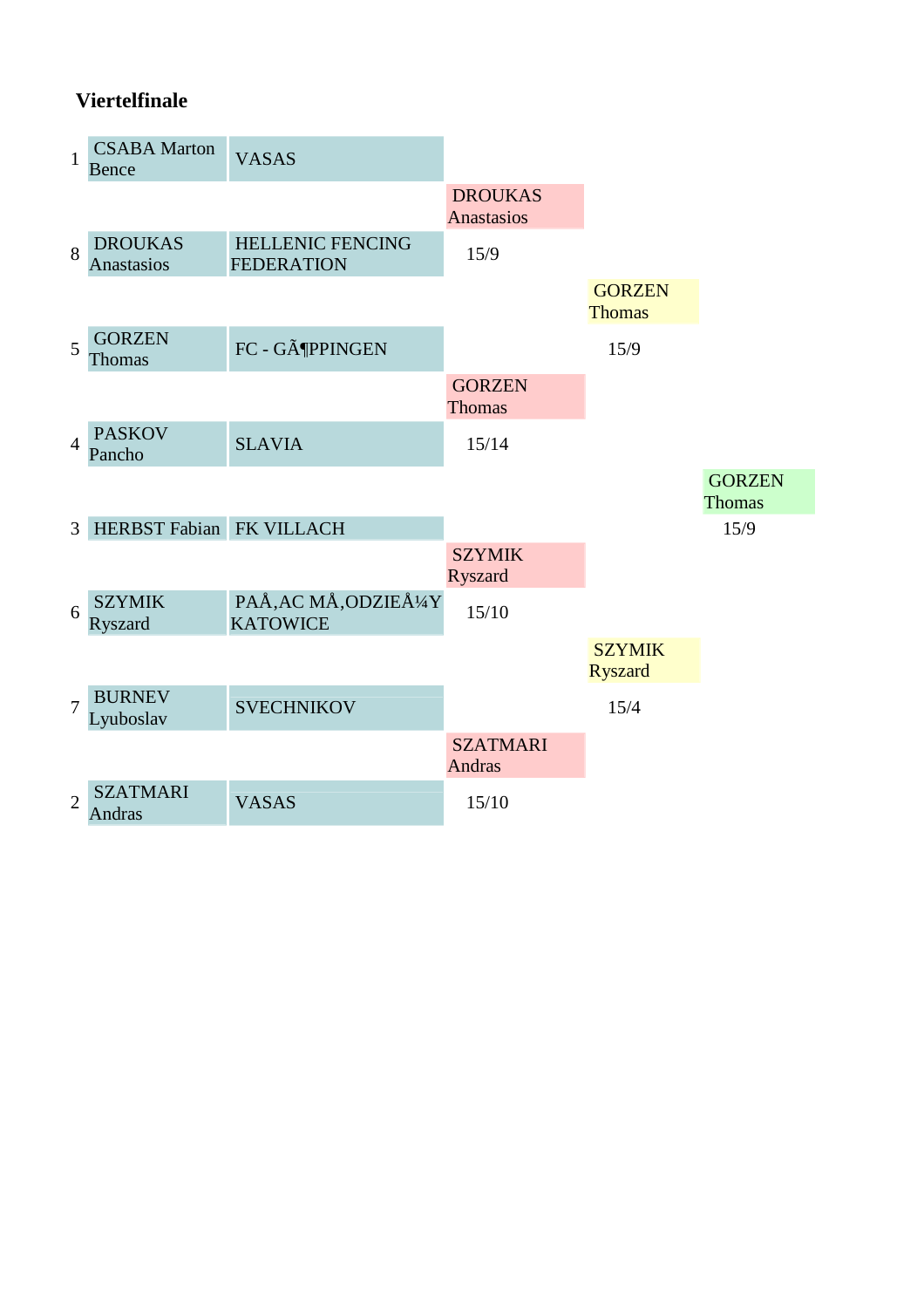## **Gesamtplatzierung**

| P1              | <b>Name</b>        | <b>Vorname</b>      | <b>Nation</b> | <b>Verein</b>                      |
|-----------------|--------------------|---------------------|---------------|------------------------------------|
| $\mathbf{1}$    | <b>GORZEN</b>      | <b>Thomas</b>       | <b>GER</b>    | FC - GöPPINGEN                     |
| $\overline{2}$  | <b>SZYMIK</b>      | Ryszard             | POL           | PAÅ, AC MÅ, ODZIEżY KATOWICE       |
| 3               | <b>DROUKAS</b>     | <b>Anastasios</b>   | <b>GRE</b>    | <b>HELLENIC FENCING FEDERATION</b> |
| 3               | <b>SZATMARI</b>    | <b>Andras</b>       | <b>HUN</b>    | <b>VASAS</b>                       |
| $\overline{5}$  | <b>CSABA</b>       | <b>Marton Bence</b> | <b>HUN</b>    | <b>VASAS</b>                       |
| 6               | <b>PASKOV</b>      | Pancho              | <b>BUL</b>    | <b>SLAVIA</b>                      |
| $\overline{7}$  | <b>BURNEV</b>      | Lyuboslav           | <b>BUL</b>    | <b>SVECHNIKOV</b>                  |
| 8               | <b>HERBST</b>      | Fabian              | <b>AUT</b>    | FK VILLACH                         |
| 9               | <b>KOVACS</b>      | Vince               | <b>HUN</b>    | <b>VASAS</b>                       |
| 10              | <b>MPOUKAS</b>     | Evangelos           | <b>GRE</b>    | <b>HELLENIC FENCING FEDERATION</b> |
| 11              | <b>CSJERNYIK</b>   | Janos               | <b>HUN</b>    | <b>GEAC</b>                        |
| 12              | <b>KESSLER</b>     | Dennis              | <b>GER</b>    | <b>CTG KOBLENZ</b>                 |
| 13              | <b>EHREMANN</b>    | Alexander           | <b>GER</b>    | FC -GöPPINGEN                      |
| 14              | <b>KATSOULIS</b>   | Aggelos             | <b>GRE</b>    | <b>HELLENIC FENCING FEDERATION</b> |
| 15              | <b>BOCK</b>        | Christian           | <b>GER</b>    | <b>KIELER MTV VON 1844</b>         |
| 16              | <b>SANDOR</b>      | Mate                | <b>HUN</b>    | <b>UTE</b>                         |
| 17              | <b>HAUX</b>        | Felix               | <b>GER</b>    | FC - GöPPINGEN                     |
| 18              | <b>STUMPP</b>      | Julian              | <b>GER</b>    | <b>TSG - EISLINGEN</b>             |
| 19              | <b>JULES EMILE</b> | <b>DE VISSCHER</b>  | <b>BEL</b>    | <b>VSB</b>                         |
| 20              | <b>JÃŒNGER</b>     | Christian           | <b>GER</b>    | FC - GöPPINGEN                     |
| 20              | <b>LATZKO</b>      | <b>Bastian</b>      | <b>GER</b>    | <b>TSG - EISLINGEN</b>             |
| 22              | MALINOWSKI Kamil   |                     | <b>POL</b>    | PAÅ, AC MÅ, ODZIEÅ1/4Y KATOWICE    |
| 23              | <b>PIETER</b>      | DE VOS              | <b>BEL</b>    | <b>VSB</b>                         |
| 24              | <b>TOTH</b>        | <b>Bence</b>        | <b>HUN</b>    | <b>UTE</b>                         |
| 25              | <b>IAN</b>         | <b>DETANT</b>       | <b>BEL</b>    | <b>VSB</b>                         |
| 26              | <b>PYTEL</b>       | <b>Tomasz</b>       | <b>POL</b>    | PAÅ, AC MÅ, ODZIEżY KATOWICE       |
| 27              | <b>FUCIK</b>       | Jan                 | <b>CZE</b>    | <b>SK HOUSTKA</b>                  |
| 28              | HORVÃ TH           | GÃ BOR              | <b>HUN</b>    | <b>GEAC</b>                        |
| 29              | <b>WEICJHEL</b>    | Jonas               | <b>GER</b>    | FC - GöPPINGEN                     |
| 30              | <b>WALDHERR</b>    | Michael             | <b>AUT</b>    | FK VILLACH                         |
| 31              | <b>STUCHLIK</b>    | Marek               | POL           | PAÅ, AC MÅ, ODZIEÅ1/4Y KATOWICE    |
| 32              | <b>KONRATH</b>     | Georg               | <b>AUT</b>    | <b>UWW</b>                         |
| 33              | GYÃ-RKE            | GÃ BOR              | <b>HUN</b>    | <b>GEAC</b>                        |
| 34              | <b>GAZDA</b>       | Arthur              | <b>AUT</b>    | <b>UWW</b>                         |
| 35 <sup>°</sup> | <b>VINCENT</b>     | <b>GEVAERT</b>      | <b>BEL</b>    | <b>VSB</b>                         |
| 36              | <b>REYNAERT</b>    | <b>SAMUEL</b>       | <b>BEL</b>    | <b>CONFRERIE</b>                   |
| 37              | <b>MOLIDOR</b>     | Martin              | <b>AUT</b>    | FK VILLACH                         |
| 38              | <b>KRAVINA</b>     | Arthur              | <b>AUT</b>    | <b>WSC</b>                         |
| 39              | <b>BRADER</b>      | David               | <b>AUT</b>    | <b>ASC</b>                         |
|                 | 39 BARTOS          | Stefan              | <b>AUT</b>    | <b>UWW</b>                         |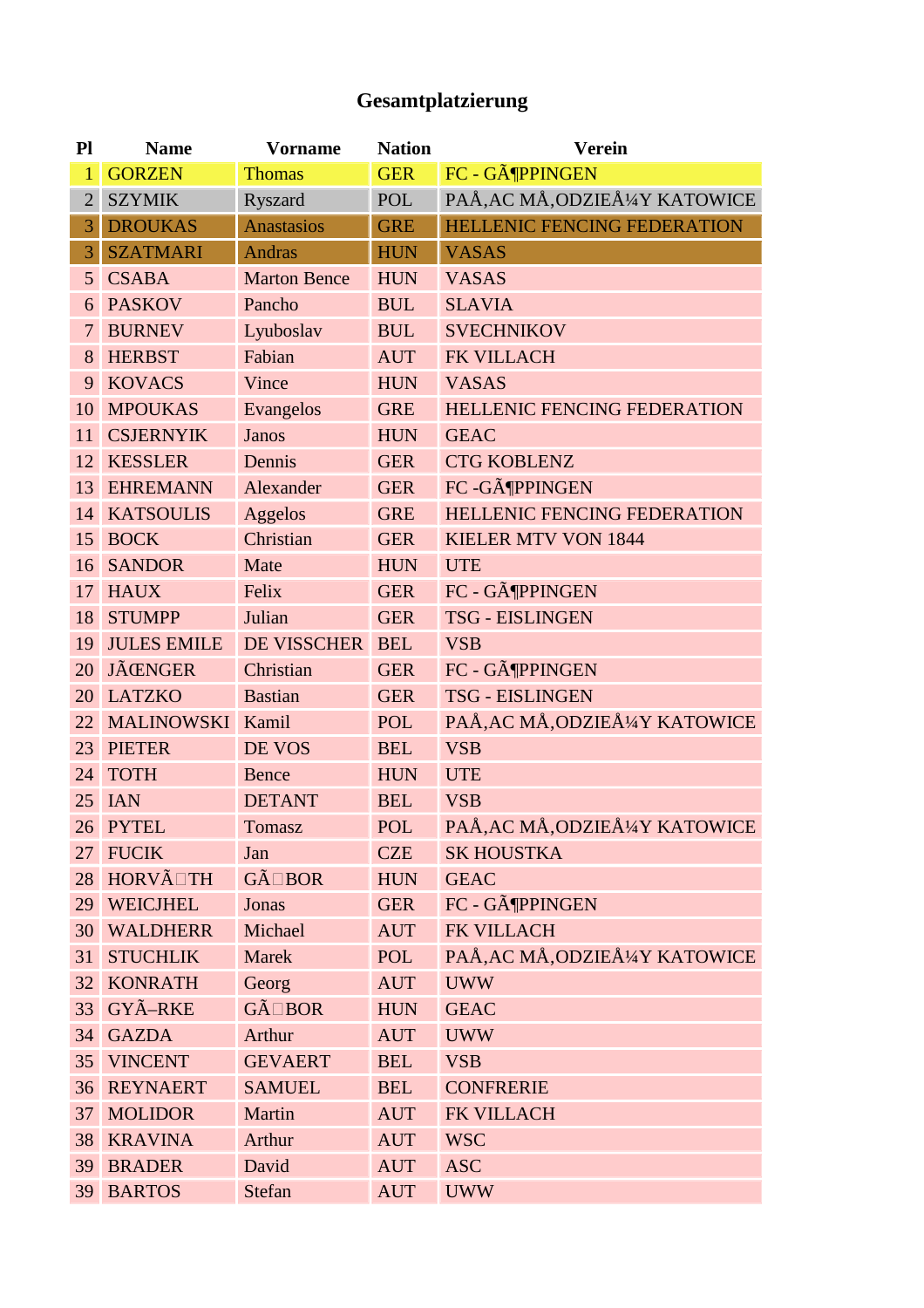# **Vienna SFC**

## **Barbasetti 2009**

## **Runden, Durchg. Nr 1**

| <b>Runde Nr 1</b>            |                                                                 |  |  |  |                                                | <b>S/G Index GT</b>     |    |
|------------------------------|-----------------------------------------------------------------|--|--|--|------------------------------------------------|-------------------------|----|
| <b>MERZA Celina</b>          | <b>USA</b>                                                      |  |  |  |                                                | V V V V 2 V 5/6 18 27   |    |
| PREDOTA Katharina FK VILLACH |                                                                 |  |  |  |                                                | $0$ 1 3 1 0 2 0/6 -23 7 |    |
| LASZLO Luca                  | <b>UTE</b>                                                      |  |  |  |                                                | 2 V V V 2 V 4/6 5 24    |    |
| GOMEZ Alisha USA             |                                                                 |  |  |  |                                                | 2 V 3 1 V 2 2/6 -6 18   |    |
| NIKOLIC Kira                 | <b>UFC</b>                                                      |  |  |  | $0 V4 V 1 4 2/6 -3$                            |                         | 19 |
|                              | DIMKOU Stavroula HELLENIC FENCING FEDERATION V V V 1 V V 5/6 13 |  |  |  |                                                |                         | 26 |
|                              | DRÃ, GER Annabell KIELER MTV VON 1844                           |  |  |  | $0 \text{ V} 1 \text{ V} 8 \text{ V} 3$ 3/6 -4 |                         | 19 |

| Runde Nr 2 |  |  |  |  |
|------------|--|--|--|--|
|------------|--|--|--|--|

### $S/G$  **Index** GT

| KULMACZ Claudia                                           | <b>USA</b>  |  |  |  | 3 V V V V V 5/6 10  |                              | 28 |
|-----------------------------------------------------------|-------------|--|--|--|---------------------|------------------------------|----|
| <b>KATONA Renata</b>                                      | <b>UTE</b>  |  |  |  | V V V V V 6/6 20    |                              | 30 |
| ZIMMERMANN Sarah Sophie KMTV VON 1844 1 0 3 3 0 V 1/6 -17 |             |  |  |  |                     |                              | 12 |
| <b>YEE SARAH</b>                                          | USA         |  |  |  | 4 4 V 0 1 V 2/6 -5  |                              | 19 |
| SZILAGYI Eva Viktoria                                     | <b>DVSE</b> |  |  |  | 3 3 V V V V 4/6 11  |                              | 26 |
| <b>KOSBOW Melanie</b>                                     | ASC         |  |  |  | $4.0$ V V 2 V 3/6 4 |                              | 21 |
| <b>MARYANN DEFRANCE</b>                                   | <b>VSB</b>  |  |  |  |                     | $1\;0\;4\;1\;0\;1$ 0/6 -23 7 |    |

| SHARAHY ANNABEL                   | <b>USA</b>                                   | 0 V V V V 4/5 8 20         |
|-----------------------------------|----------------------------------------------|----------------------------|
| <b>KEEHAN Emma</b>                | <b>USA</b>                                   | $V$ V 4 V V 4/5 13 24      |
| <b>ANGELOVA Adriana</b>           | <b>RUSSE</b>                                 | 2 2 3 V V 2/5 -3 17        |
| <b>KOUTSOTHANASI</b><br>Stavroula | <b>HELLENIC FENCING</b><br><b>FEDERATION</b> | 2 V V V V 4/5 6 22         |
| <b>VERES AMARILLA</b>             | <b>DKSE</b>                                  | $0 2 2 3$ V $1/5 -9$ 12    |
| HOWANIETZ Ann-Sophie UFC          |                                              | $3\ 2\ 3\ 1\ 1$ 0/5 -15 10 |

## **Runde Nr 3 S/G Index GT**

| USA                                   | $0$ V V V V 4/5 8           | 20 |
|---------------------------------------|-----------------------------|----|
| USA                                   | V V 4 V V 4/5 13 24         |    |
| RUSSE                                 | $22 \ 3 \ VV \ 2/5 -3 \ 17$ |    |
| <b>HELLENIC FENCING</b><br>FEDERATION | 2 V V V V 4/5 6 22          |    |
| DKSE                                  | $0 2 2 3$ V $1/5 -9$ 12     |    |
| UFC                                   | 3 2 3 1 1 0/5 -15 10        |    |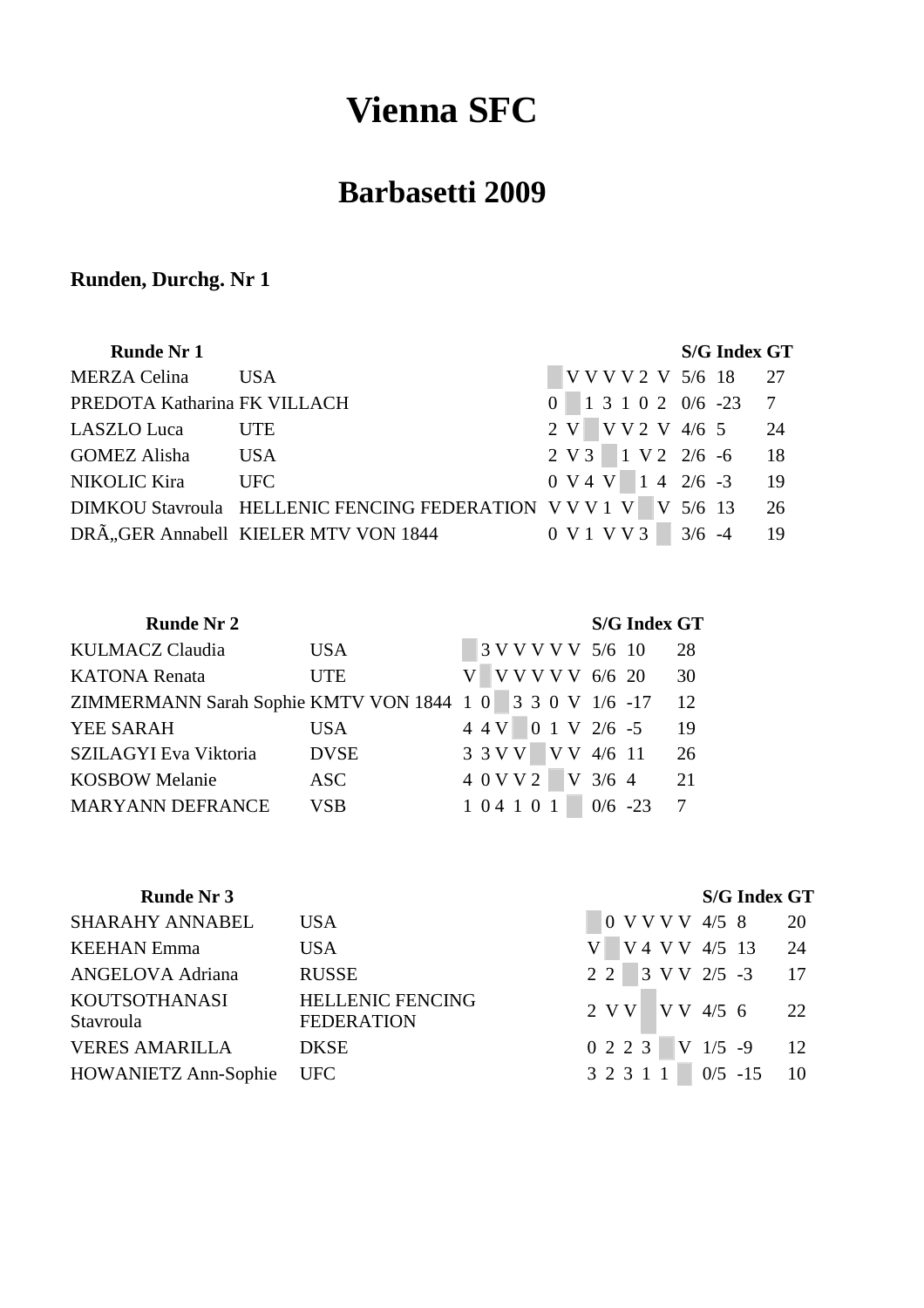| <b>Runde Nr 4</b>       |                                                          |                |  |                                 | <b>S/G Index GT</b> |     |
|-------------------------|----------------------------------------------------------|----------------|--|---------------------------------|---------------------|-----|
| <b>RUSSO</b> Francesca  | <b>USA</b>                                               |                |  | V V V V V 5/5 15                |                     | 25  |
| <b>KEEHAN SOPHIE</b>    | <b>USA</b>                                               |                |  | V14V2/54                        |                     | -19 |
| <b>TOPSCHUH Theresa</b> | <b>UWW</b>                                               | 0 <sub>0</sub> |  | $3 \text{ V} 1 \frac{1}{5} -13$ |                     | - 9 |
| <b>HENSEN Kayli</b>     | <b>RAPIER</b>                                            | 3 VV           |  | V V 4/5 10                      |                     | 23  |
| LIPTÃ KLAURA            | <b>GEAC</b>                                              | 1 V 2 2        |  | $2 \frac{1}{5} - 12$            |                     | -12 |
|                         | SAKELLARIOU Arianna HELLENIC FENCING FEDERATION 20 V 2 V |                |  | $2/5$ -4                        |                     | 14  |

| <b>Runde Nr 5</b>         |                                                |  |  |  | <b>S/G Index GT</b>   |  |
|---------------------------|------------------------------------------------|--|--|--|-----------------------|--|
| <b>RAPP Elizabeth</b>     | <b>USA</b>                                     |  |  |  | V V 4 V V 4/5 13 24   |  |
| <b>OH CINDY</b>           | <b>USA</b>                                     |  |  |  | 3 V 2 V V 3/5 2 20    |  |
| <b>HANNE CORREMAN VSB</b> |                                                |  |  |  | $0$ 4 1 V V 2/5 -5 15 |  |
| <b>KEREKES</b> Regina     | <b>UTE</b>                                     |  |  |  | V V V V V 5/5 16 25   |  |
| LEITNER Katherina ASC     |                                                |  |  |  | 1 2 1 1 V 1/5 -10 10  |  |
| <b>BIRTEL Calla</b>       | COBLENZER TURNGESELLSCHAFT 2 2 4 1 0 0/5 -16 9 |  |  |  |                       |  |

| <b>Runde Nr 6</b>                          |     |  |  |  |                                 | <b>S/G Index GT</b>   |                 |
|--------------------------------------------|-----|--|--|--|---------------------------------|-----------------------|-----------------|
| LYATO Oleksandra ODESSA                    |     |  |  |  | 0 V 4 V 2 2/5 0                 | 16                    |                 |
| LEE Allison                                | USA |  |  |  |                                 | V V 2 V 2 3/5 3 19    |                 |
| BRAND Julia             UWW                |     |  |  |  | $1 \t3 \t1 \t1 \t0 \t0/5 \t-19$ |                       | $6\overline{6}$ |
| DASKOVA Eliska SK HOUSTKA V V V V V 5/5 16 |     |  |  |  |                                 |                       | 25              |
| ANNICK GEVAERT VSB                         |     |  |  |  | $0 \ 3 \ V \ 1 \ 2 \ 1/5 \ -10$ |                       | <sup>11</sup>   |
| CSUTORKA Liliana UTE                       |     |  |  |  |                                 | $V V V 1 V$ 4/5 10 21 |                 |
|                                            |     |  |  |  |                                 |                       |                 |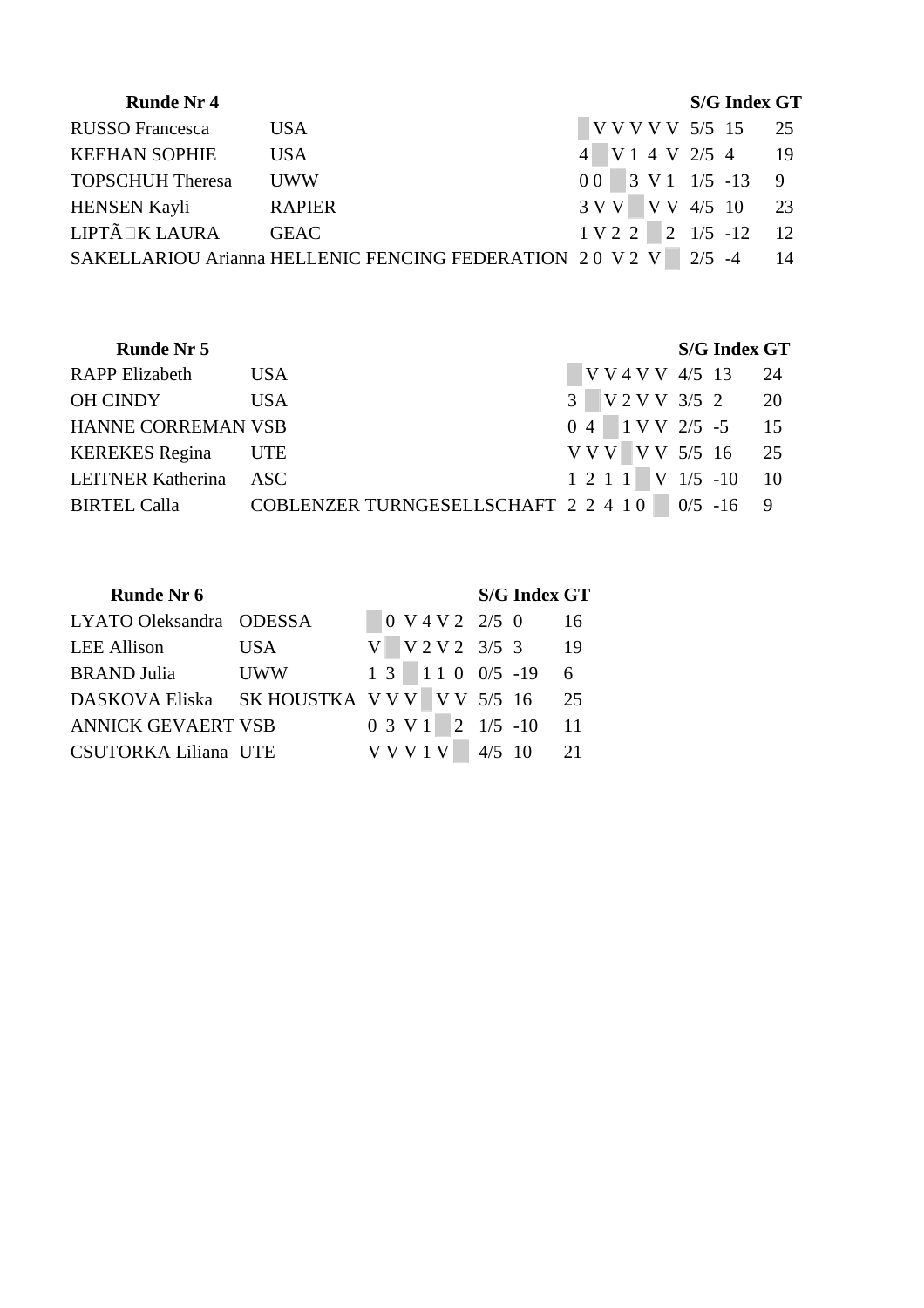### **Direktausscheidung mit 32**

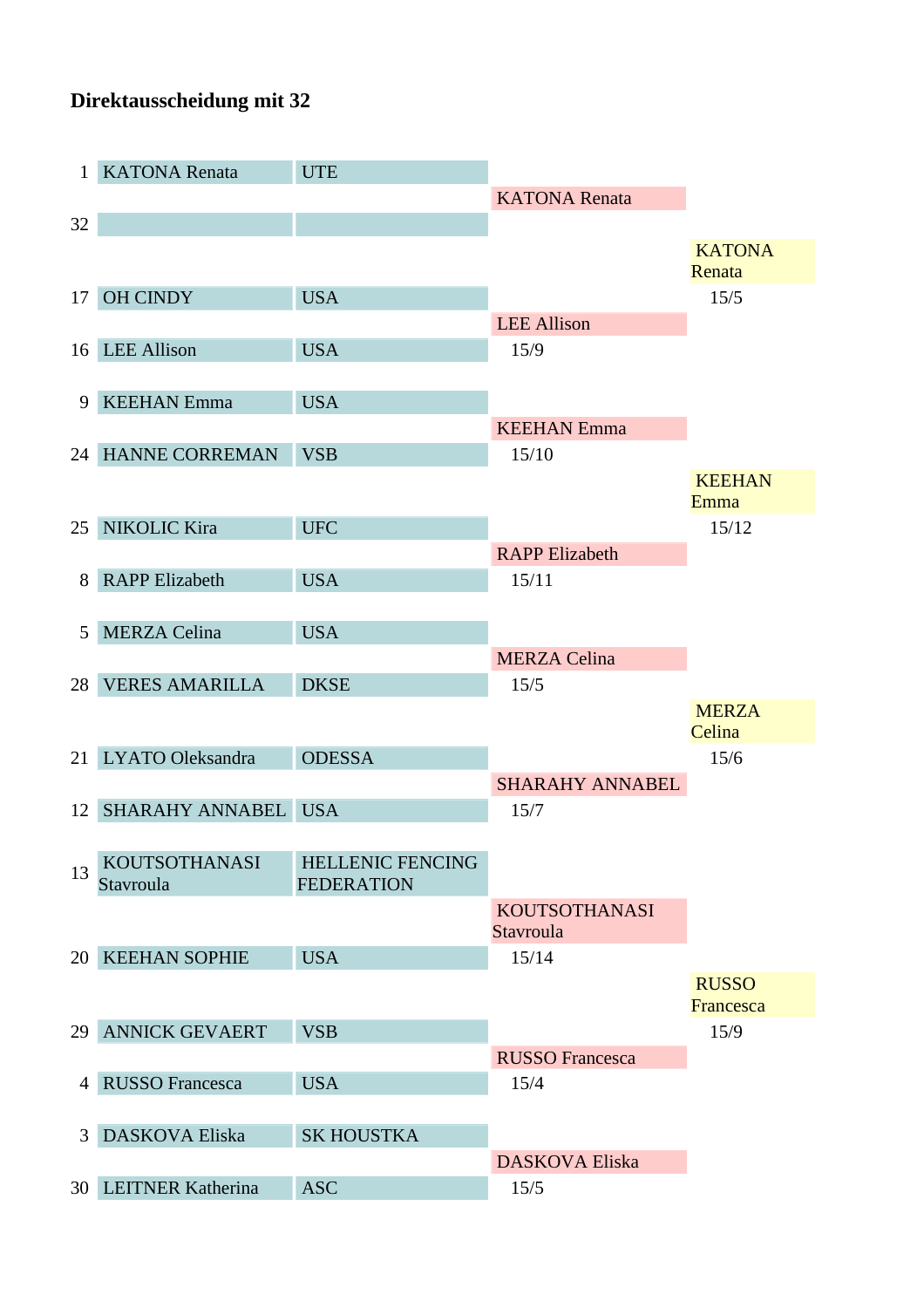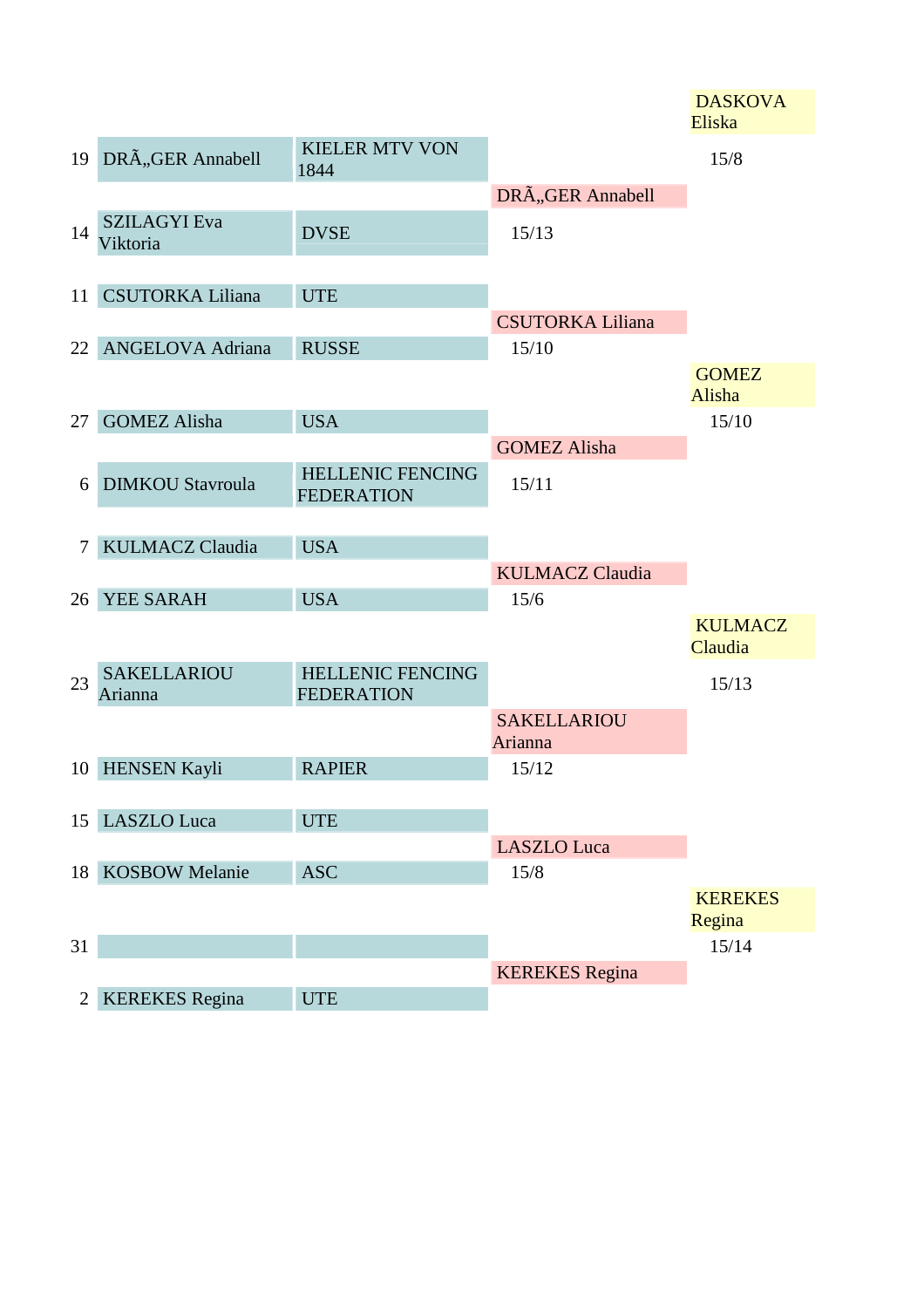## **Viertelfinale**